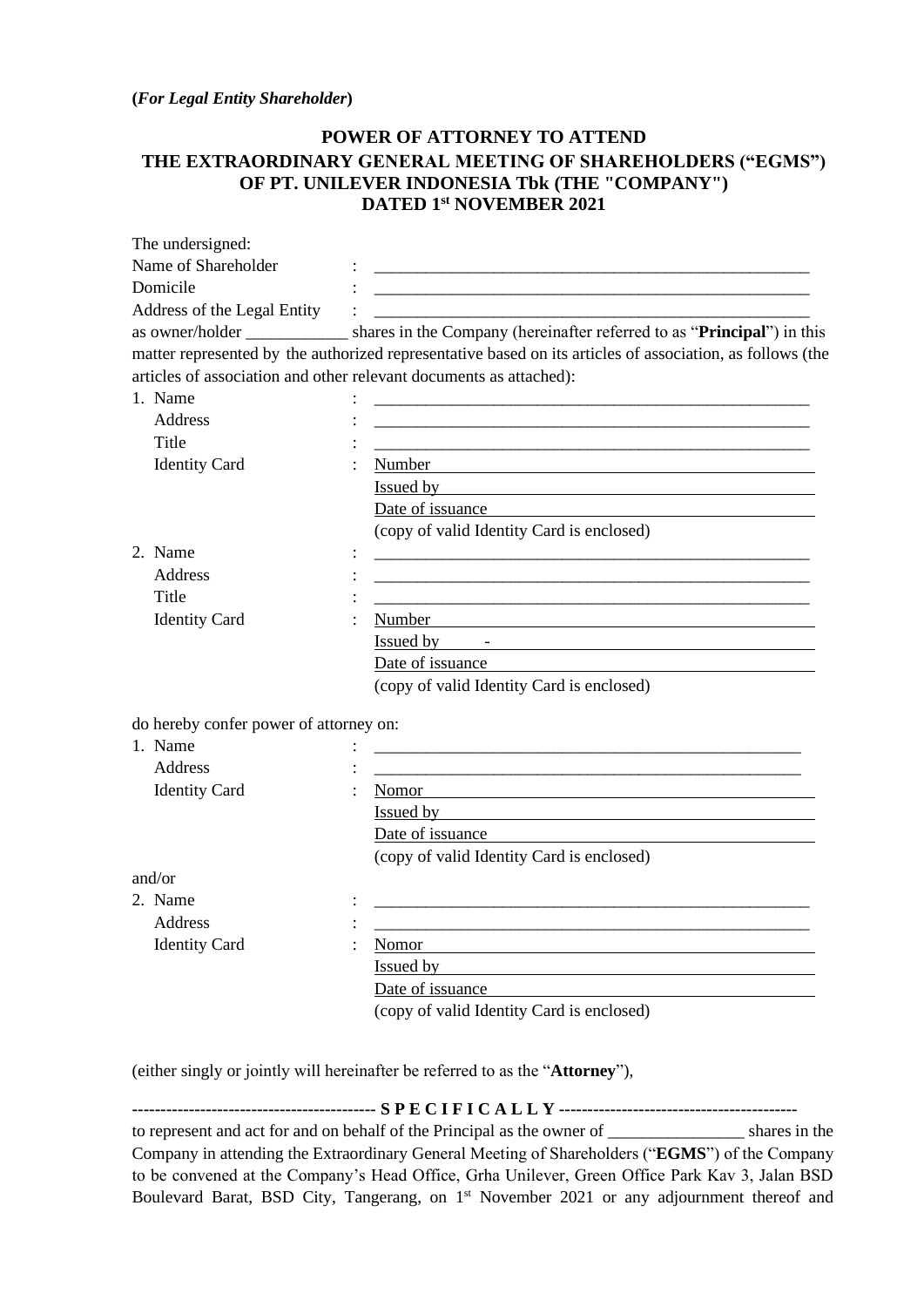participating in the discussions at the EGMS, casting the votes which the Principal as shareholder of the Company shall be entitled to cast at such EGMS, in accordance with the voting instructions set forth as follows:

| <b>EGMS AGENDA</b> |                                                                                                | <b>VOTING INSTRUCTION</b>                                                                      |  |                 |         |  |
|--------------------|------------------------------------------------------------------------------------------------|------------------------------------------------------------------------------------------------|--|-----------------|---------|--|
|                    |                                                                                                |                                                                                                |  | Agree   Against | Abstain |  |
| Agenda             |                                                                                                |                                                                                                |  |                 |         |  |
|                    | Approval on the proposed change in the composition of<br>the Board of Directors of the Company |                                                                                                |  |                 |         |  |
|                    |                                                                                                | a.1 To Approve the resignation of Mrs. Tran Tue Tri<br>as the Board of Director of the Company |  |                 |         |  |
|                    |                                                                                                | a.2 To appoint Mr. Ainul Yaqin as new Board of<br>Directors of the Company                     |  |                 |         |  |
|                    |                                                                                                | Changes to the provisions of the Company's<br>Articles of Association                          |  |                 |         |  |

This power of attorney has been conferred on the Attorney under the following conditions:

- a. this Power of Attorney shall not be amended and/or cancelled/withdrawn without prior written notification from the principal to the Board of Directors of the Company, such notification to be received by the Board of Directors of the Company no later than 3 (three) business days prior to the date of the EGMS. Therefore the Board of Directors of the Company is entitled to assume and conclude that this power of attorney is still valid at the date of the EGMS on 1<sup>st</sup> November 2021, if PT Sharestar Indonesia does not receive such a written notification stating otherwise from the Principal, at least 3 (three) working days before the date of EGMS;
- b. the Principal undertakes to fully accept and to ratify all actions performed by the Attorney on behalf of the Principal, by virtue of this power of attorney;
- c. the Principal confers this power of attorney with the right to delegate this power of attorney to other persons;
- d. this power of attorney is governed under Indonesian laws; and
- e. this power of attorney shall be effective as from the date 29<sup>th</sup> October 2021, until the purpose of this power of attorney is fulfilled or the power of attorney is legally revoked based on the provisions of this power of attorney.

IN WITNESS WHEREOF, this power of attorney is executed in \_\_\_\_\_\_\_\_\_\_\_\_\_\_\_\_\_\_\_, on the  $\frac{day \text{ of }_{2000 \text{ of }_{2000 \text{ of }_{2000 \text{ of }_{2000 \text{ of }_{2000 \text{ of }_{2000 \text{ of }_{2000 \text{ of }_{2000 \text{ of }_{2000 \text{ of }_{2000 \text{ of }_{2000 \text{ of }_{2000 \text{ of }_{2000 \text{ of }_{2000 \text{ of }_{2000 \text{ of }_{2000 \text{ of }_{2000 \text{ of }_{2000 \text{ of }_{2000 \text{ of }_{2000 \text{ of }_{2000 \text{ of }_{$ 

## **For the Principal, Attorney,**

\_\_\_\_\_\_\_\_\_\_\_\_\_\_\_\_

Stamp Duty Rp. 10.000

Notes:

- 1. If this power of attorney is executed in the Republic of Indonesia, it must be signed with the stamp duty IDR 10.000 (or accumulated with a value of min IDR 9,000), and the signature of the Principal and the date of the signing thereof shall be affixed on such stamp duty, provided that if more than 1 stamp duties are used, the signature must be made on top of both stamp duties.
- 2. To the Shareholders having their registered address overseas, if this power of attorney is executed outside the Republic of Indonesia, this power of attorney shall be notarized and subsequently legalized by the Embassy/Consulate of the Republic of Indonesia having its jurisdiction covering the territory where this power